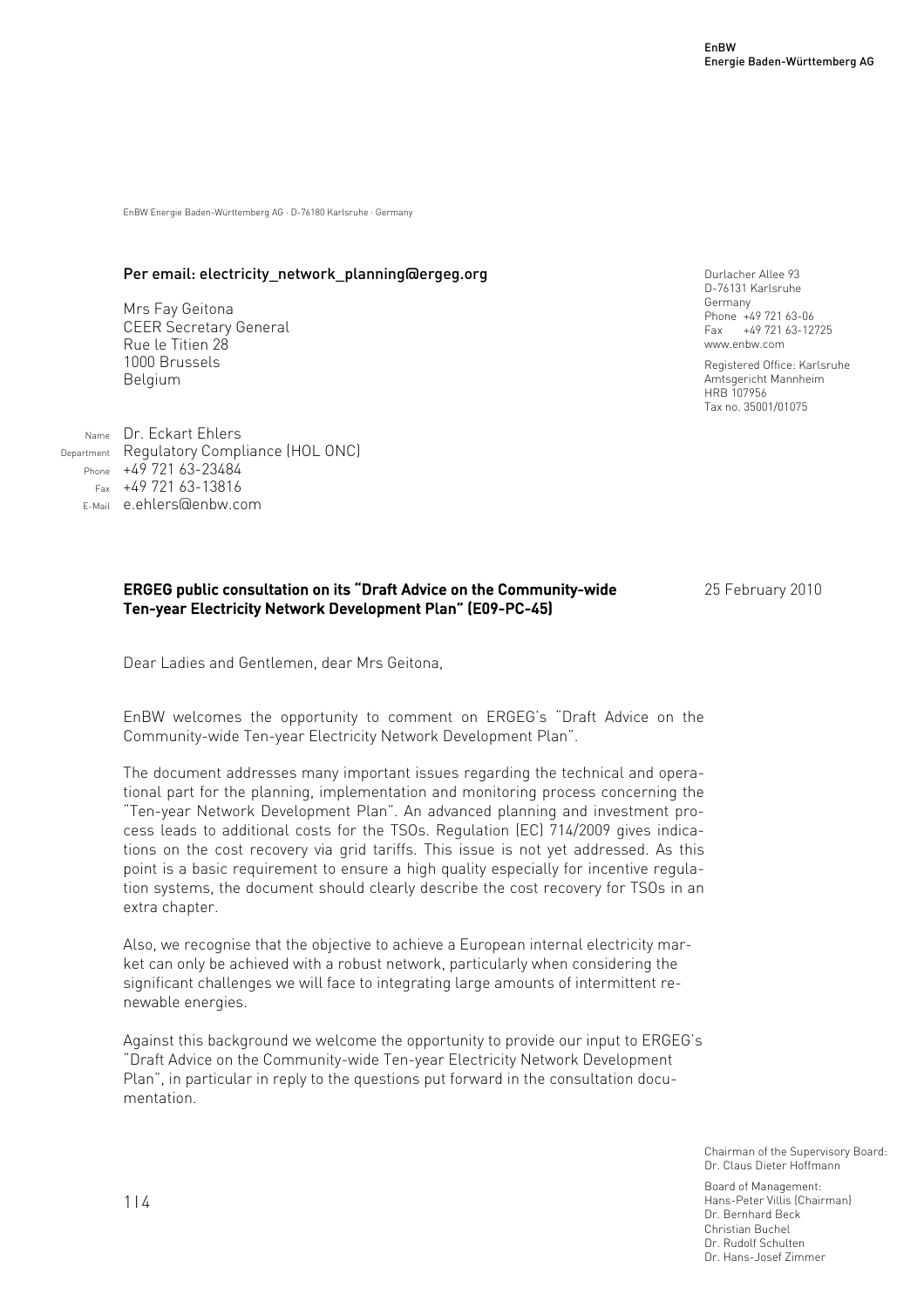1. The document presents the regulators' view on the planning process to achieve a non-binding Community-wide network development plan. Does this view contribute to the objectives set in the Section 2 and especially transparency of planning? What should be added / deleted within the planning process in this respect?

The development plan must notably show how the needs for grid use are matched with the solutions of investment. The planning process proposed with two complementary approaches, top-down and bottom-up, seems to be appropriate to check the coherence of the development plan. The bottom-up approach would identify the solutions of investment in regards to the needs taken into account at the national level by TSOs. The top-down approach would be helpful for the coordination and consolidation with respect to the targets of EU Energy policy.

Moreover, the consultation process involving several types of stakeholders, with a large scope of interest, should allow to get exhaustive remarks in order to reach the objectives of the network development plan.

Concerning the description of the planning process, and for a better understanding, it should be better to split figure 2 in two separated parts: the first for the submission of the national plan; the second for the submission of the Community-wide and regional plans. Moreover, it should be relevant to detail the process between TSO and NRA in regards to the national development plan.

## 2. The document describes the contents of the Community-wide network development plan. Does it reflect the topics needed for the plan? What should be added / deleted within the contents of the plan?

The content of the Community-wide network development plan is clearly structured. We do not identify additional topics for the plan.

## 3. The document addresses European generation adequacy outlook. What should be added / deleted in this respect when ERGEG gives its advice?

The European generation adequacy outlook should cover the overall adequacy of the electricity system to supply current and projected demands for electricity. If demand for electricity should be assessed with less uncertainty, it could be different for generation. Decisions for installation of new generation plants and/or decommissioning of old power plants depend on several factors (e.g. economic, social and environmental) and are confidential information. Therefore the impact of these uncertainties should be indicated and assessed.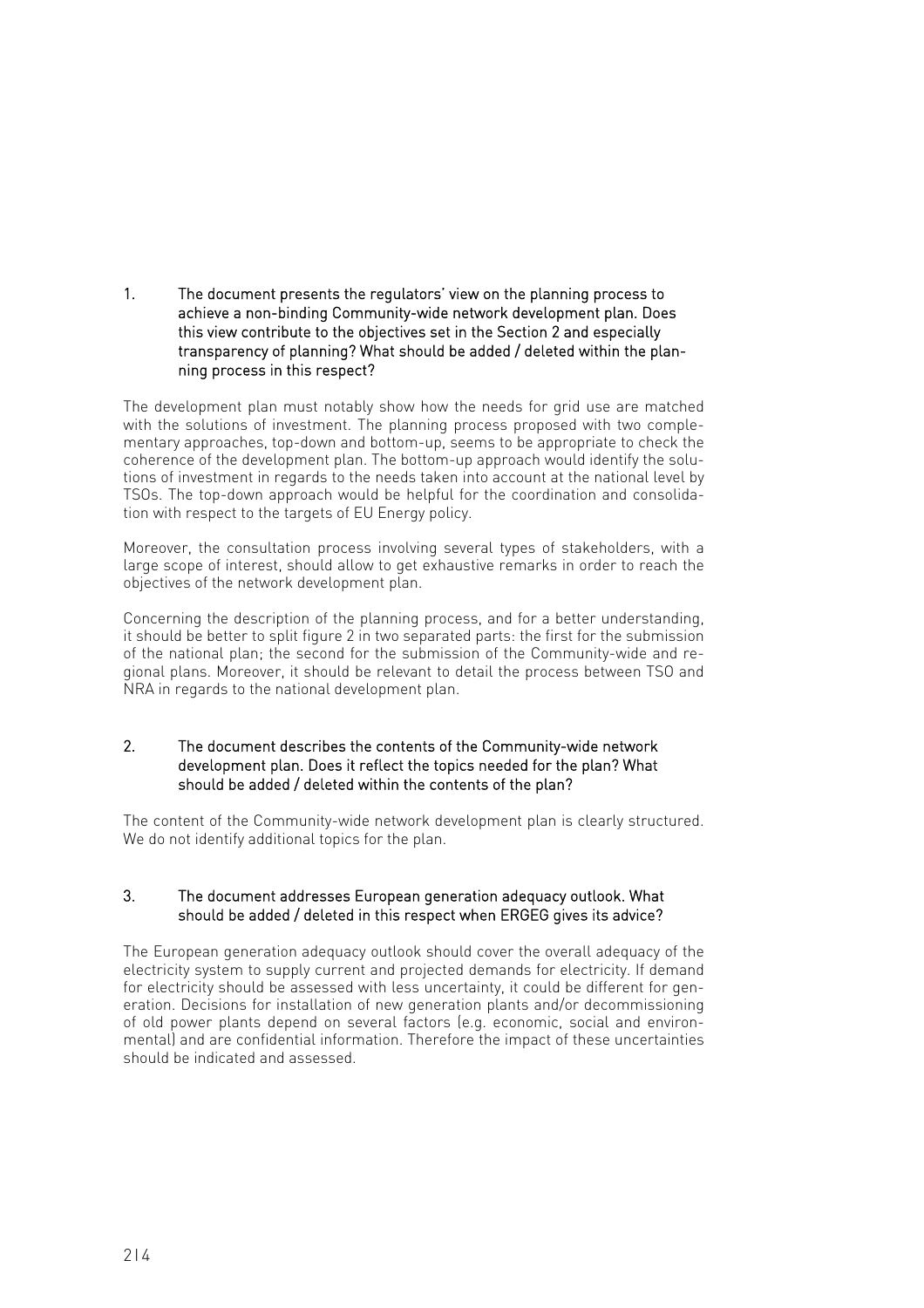4. The document describes the topics (existing and decided infrastructure, identification of future bottlenecks in the network, identified investment projects, technical and economic description of the investment projects) for the assessment of resilience of the system. Is this description appropriate? Should it be changed and if so, how?

Concerning the existing and decided infrastructure (section 6.6.1), information can be given on transmission capacity and on additional transmission capacity decided to be built, but not on the rate of transmission capacity use on an annual (and monthly) basis for the previous 5 years. These data are not yet available and in order to obtain them TSOs need to conduct further studies.

The technical criteria proposed are those already included in the development plan of TSOs. The situation is different, however, for economic criteria. Until now, the economic models used by TSOs are not so advanced. They do not take into account all the parts suggested in the document (e.g. risk analysis, synergies). Therefore it should be recognised that this would mean a significant effort to address these criteria for all the projects included in the report.

## 5. The document sets out criteria for regulatory opinion. Are these criteria clear and unambiguous? If not, how they should be amended?

The national generation outlooks do not lie in the responsibility of the TSOs. This must be accounted for, when checking the consistency of national and European generation outlook. Coherence between the national development plan and the European "Ten-year Electricity Network Development Plan" must be checked by every NRA.

### 6. Compatibility between the national, regional and Community-wide ten-year network development plans shall be ensured. How can this compatibility be measured and evaluated? How may inconsistencies be identified?

In section 8, it is proposed that each NRA will monitor the national ten-year network development plan and check the consistence with the Community-wide ten-year network development plan. This solution seems to be relevant to assess compatibility and to identify inconsistencies.

## 7. The Agency monitors the implementation of the Community-wide ten-year network development plan. Are there any specific issues to be taken into account in monitoring besides those described in the document?

The Community-wide ten-year network development plan should be realized every two years. Each version should include a status review of the previous plan, as mentioned in section 6.1. Therefore, we wonder whether the rather complex proposed monitoring process is necessary. Rather we suggest that the status review should also include the issues indicated in section 9.